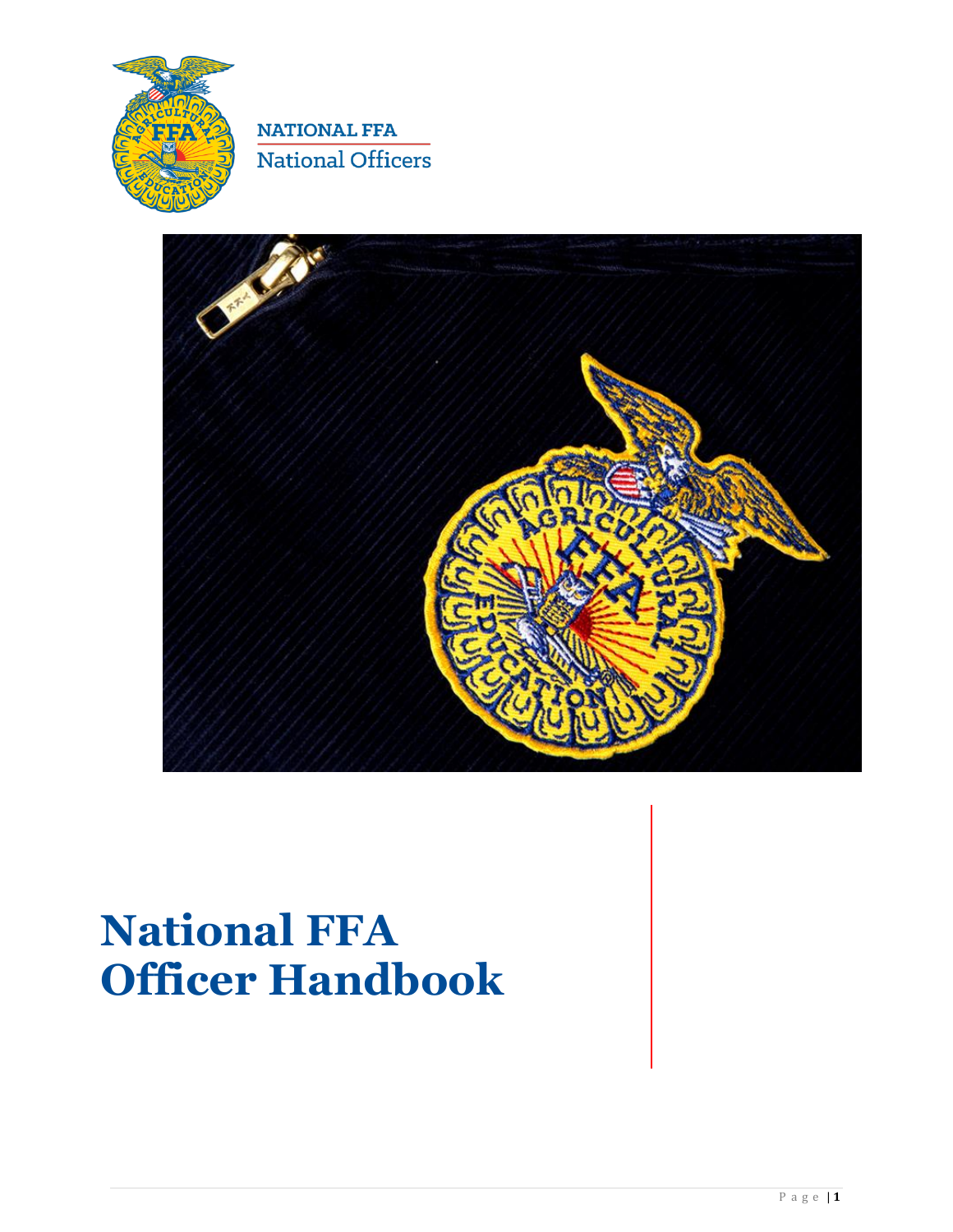

### *National Officer Roles and Responsibilities*

The primary responsibility of a national officer is to serve the organization in local, state, national and international activities in a way that will inform, motivate and inspire FFA members, advisors, state staff, teachers and others to achieve the mission, strategies and core goals of the organization.

### *National Officer Job Description*

Being elected to national FFA office is making a commitment to service that is unique to most student organizations. In addition to serving and representing more than 760,000 FFA members, you will represent the image and direction of the organization to teachers, state staff, teacher educators, agriculture executives, government leaders, the media and the general public. You will also be a teammate to five other officers and work with more than 100 national FFA staff.

There are three big components to having a successful year as an officer. To truly make an impact you must remain selfless, meet incredibly high expectations, and constantly seek growth.

### **A YEAR OF HUMILITY**

The odds are good you have probably witnessed a national officer living in the limelight. Maybe they were on TV doing an interview, maybe it was a photo on social media after they met with the president of a fortune 500 company, or maybe it was on stage, underneath the spotlight as they spoke to an arena filled with thousands. However, for each of those highlight reel moments you see, there are many more where the officer plays a behind the scenes role. One where they are taking a red-eye flight to get to a convention on time, one where they are reading over documents to prepare for a Board of Directors Meeting, or even one where they find themselves alone in a hotel room again after being away from their family and friends for more than a month. If you are choosing to run for office based off how fun it looks to be an officer, you are only seeing a very small part of the duties a national officer fulfills.

National Officers who make a true impact are those who run for office because of a deep desire to serve others. A successful year as an officer demands the utmost humility and a willingness to selflessly serve those around you. A self-serving attitude or a desire to constantly be in the spotlight will leave you feeling disappointed and burnt out once you quickly realize that is not what the year is made up of. If you are running, you should know now, the position of national office is one of service. One where you will very often have to lay your personal desires and wants down for the good of others. There will be many people who desire your time and your energy throughout the year, including members, teammates, staff, and other stakeholders. If you are driven by the giving of yourself to serve others though, you will see the reward in the sacrifice. The year is a year of giving of yourself so others may benefit. If your reason for running is anything other than serving others, it is time to re-evaluate your motives and whether or not serving as an officer is the correct next step for you.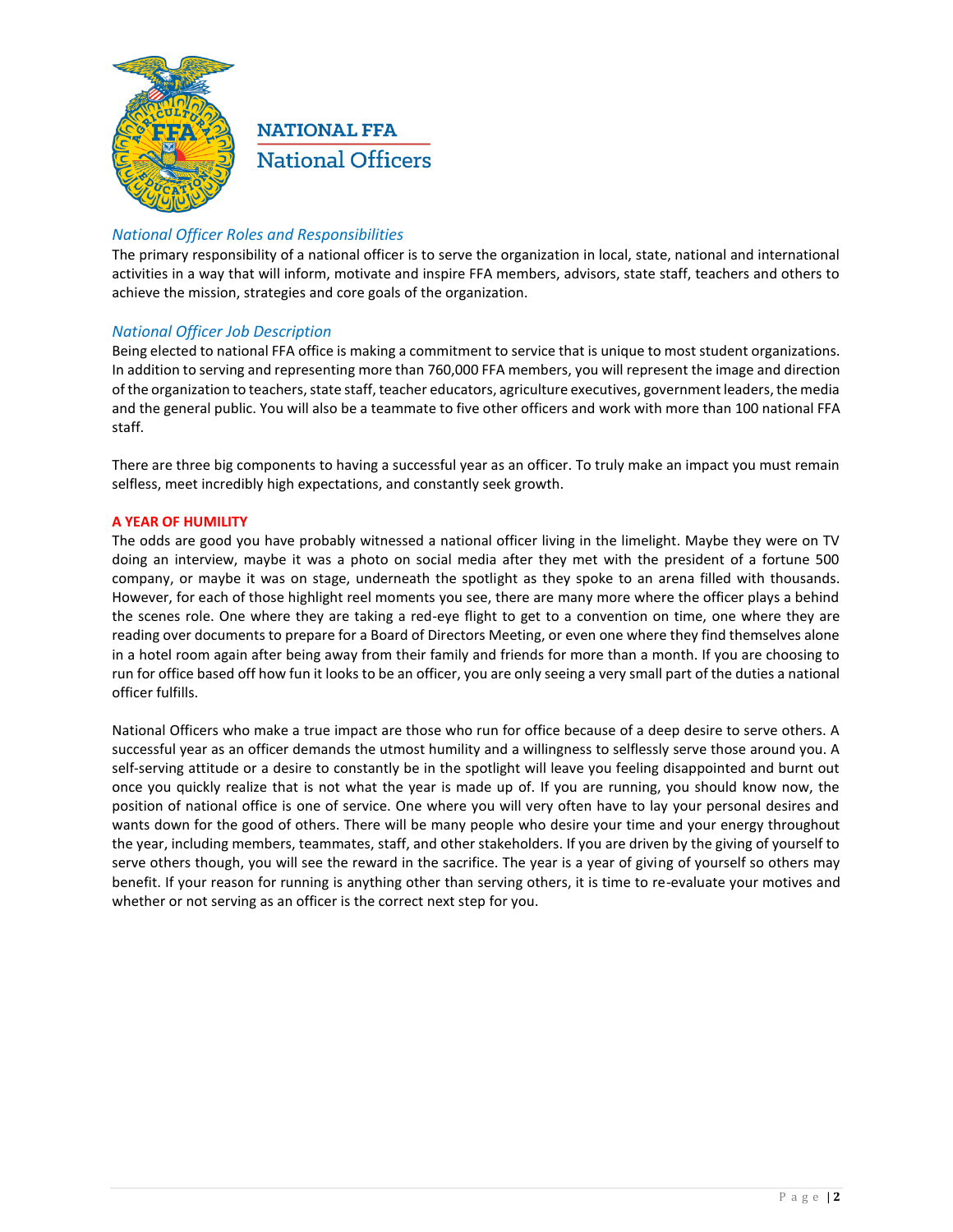

### **A YEAR WITH HIGH EXPECTATIONS**

As an officer, you will have many expectations put upon you for how to conduct yourself and how to work. It requires unquestionable integrity, consummate professionalism, and an immense amount of responsibility. The odds are very good that you have never experienced a workload quite as demanding as the one you will face as an officer. There will be many items requiring your attention all at the same time. Fulfilling the numerous demands of you can take a toll physically, mentally, emotionally, and relationally. Great national officers work hard while making it look easy. A strong work ethic and wherewithal are must haves for those wishing to serve as an officer.

The work you will do will be constant and comes with incredibly high expectations. You will engage with more than 100 professional National FFA Staff members as you work with them to fulfill the work of our organization. You will be working with state staff who will expect prompt and thorough responses from you to assist with the planning and organizing of their conventions and other state events. You will be expected to follow up with FFA members and supporters through written communication. You will be expected to manage your expenses and budgetary responsibilities in a timely and effective manner. You will be expected to develop creative and impactful speeches and workshops; then to deliver them in an engaging and educational manner. All these duties and more will have to be completed simultaneously and with excellence. In addition to all the hard work, you will also be serving as the face of our organization, which means how you look and present yourself will always be on display. High expectations will be held for you on your appearance, behavior, and communication.

If it sounds demanding, that is because it is. The position comes with many responsibilities and high expectations. If elected, be prepared to grind, and show your grit. However, also know you will have a dedicated team to equip, encourage, and empower you each step of the way.

### **A YEAR OF GROWTH**

If you are running for national office, it is fair to assume personal growth has been a contributor in your FFA career. Undoubtedly, you are not the same person today that you were when you first joined this organization. At every level, you have grown, and the same will be true for you if you are elected to national office. The year of an officer is one marked by incredible personal growth. You will be pushed, challenged, and stretched far beyond your comfort zone. You will be expected to become your absolute best, as you strive to serve our organization and its members. Becoming a national officer is much different than becoming the best national officer you can be. One requires you to be selected by the nominating committee and the other requires a commitment to continuously improve for an entire year. When serving as a national officer there will be no time or room for resting on your laurels.

While the staff at National FFA will provide immense training and opportunities for growth, the individual officer is the gatekeeper of their own growth. Choosing to push yourself towards constant growth as a person and as an officer will allow you to better serve our members and the organization. Officers become incredible leaders and influencers when they choose to never be satisfied or complacent in their personal development. Remaining humble and coachable will allow you to take your already impressive skill set to the next level as you impact members and stakeholders across the country. Continuously improving requires a willingness to be coached, self-evaluation, reflection, and goal setting. It is much easier to just perform and not care about how it went or getting better. Not having a growth mindset will only allow you to cheat yourself and to cheat others.

As a candidate, you should be having a growth mindset and working to continuously get better. This should not be to get elected, rather to be the very best version of yourself you can be. If each candidate does this it allows the nominating committee to make the best decision possible. The growth mindset you possess now will be just as valuable to you if elected. As an officer, it will be your duty to constantly get better to best serve members and to set for them an example of a true leader.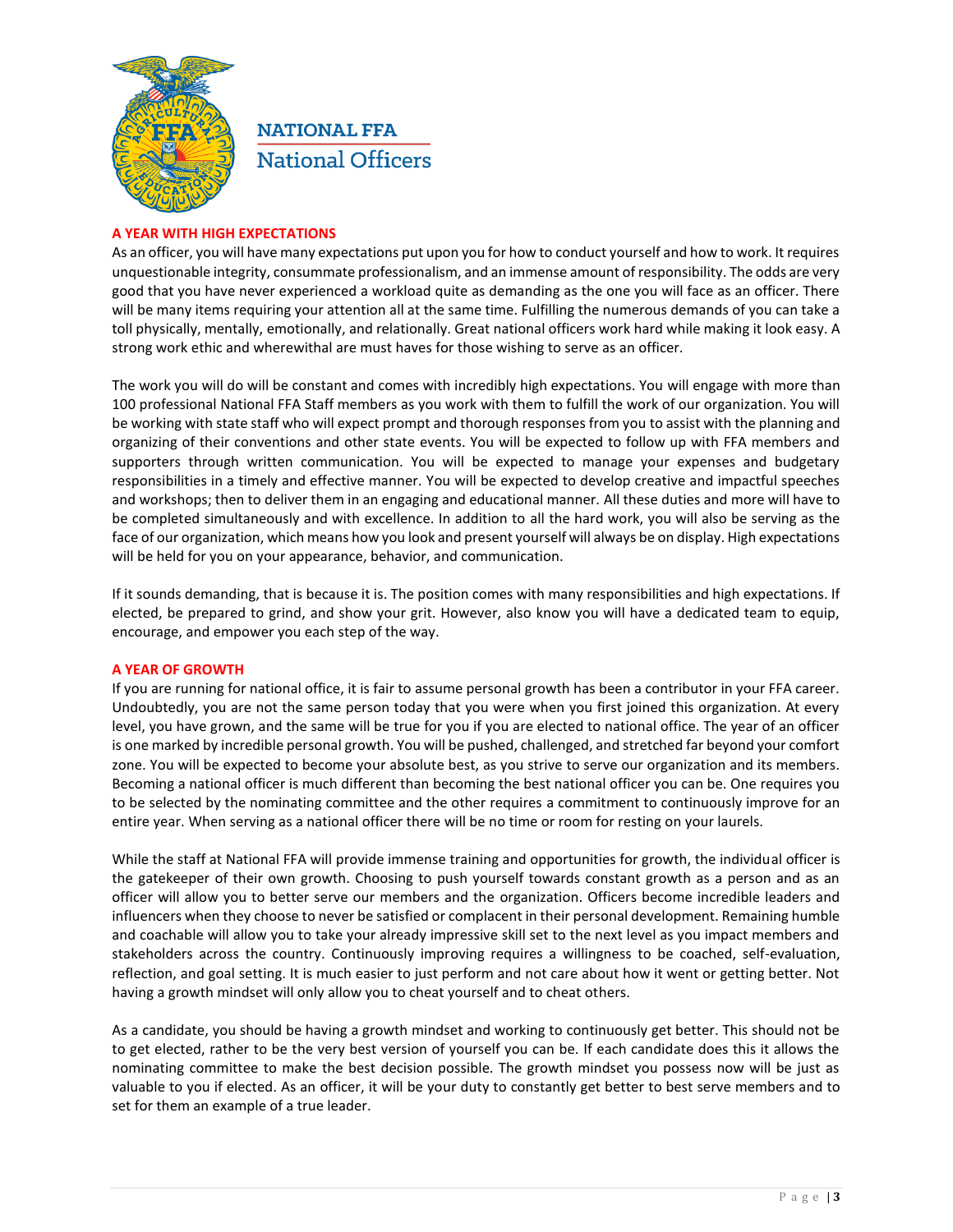

Serving as a national officer is a once-in-a-lifetime opportunity. If blessed with this opportunity, you will find the year to be a remarkable one with many unforgettable moments. While your year has the potential to be many things, there are three things it must be for you to get the most out of it. It must be a year of service, a year of meeting and exceeding high expectations, and a year of growth. Among many other expectations, these three will remain constant.

### **ABOUT THIS HANDBOOK AND YOUR RELATIONSHIP TO NATIONAL FFA**

This handbook is designed to answer some of the questions you may have during your candidacy for and/or service as a national officer and to provide information that is important for you to know. During your candidacy for and/or service as a national officer, you are not deemed to be an employee of the National FFA, and this handbook does not represent a contract of employment, nor is it an offer, statement, or confirmation of any guaranteed terms or conditions of your candidacy for and/or service as a national officer. External conditions, laws, and organizational needs change, and the policies and benefits addressed in this handbook may be discontinued or changed at any time at National FFA's discretion.

It is important for you to also know that, as you review and consult this handbook, the matters it contains are important but are not intended to be an exhaustive list of all of National FFA's policies and rules that are applicable to your candidacy and/or service as a national officer. Each candidate for national officer and each national officer is required to comply with the policies and rules discussed in this handbook, as well as others adopted by National FFA. In addition, a violation of any of the policies, rules, or procedures of National FFA may result in corrective action at the discretion of National FFA, up to and including termination of an individual's candidacy for or service as national officer. An individual's status as a candidate for national office or as a national officer is at-will, meaning that either you or National FFA may terminate your candidacy for or service as a national officer for any reason at any time. This at-will status cannot be modified.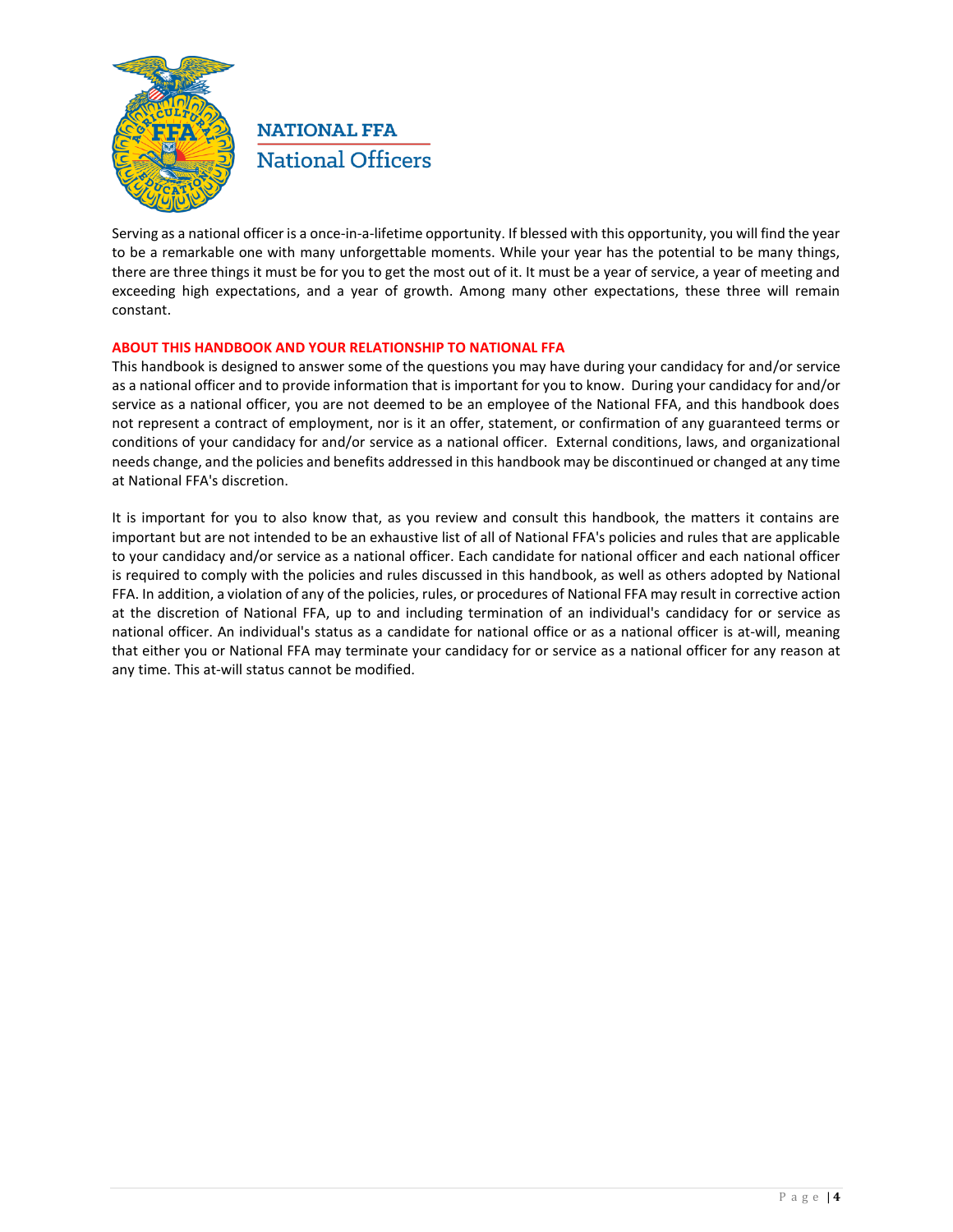

### *National Officer Competencies*

What does it take to perform this job effectively? FFA has identified five competencies required for fulfilling the job description of a national officer.

Competency – a defined behavior, in combination with skills and knowledge that enables evaluation of the candidates.

The following is a listing of the essential competencies required for serving as a national officer. The officer selection process is designed to screen candidates to find those who demonstrate these competencies consistently. It is expected that officers continue to demonstrate these and work to develop and refine their skill set in each area throughout their year of service. The competencies are listed in no particular order.

### Competency #1 - Communication

Demonstrates the effective use of various forms of communication, i.e., non-verbal, listening, written, speaking, and facilitation to convey a message in both large group and one-on-one settings.

### Competency #2 - Team Player

Demonstrates the ability to work in a team setting, values diversity of opinion, works to be inclusive in the process and is willing to put others above self.

### Competency #3 - Areas of Knowledge

Demonstrates the ability to articulate the systemic nature of food, fiber, agricultural and natural resources issues, FFA, educational issues and all respective current issues.

#### Competency #4 - Character

Displays a disposition that is genuine, responsible, honest, mature, confident, and respectful and has a positive outlook on life.

#### Competency #5 - Influence

Demonstrates the ability to influence others through modeling expectations, building relationships and growing the organization.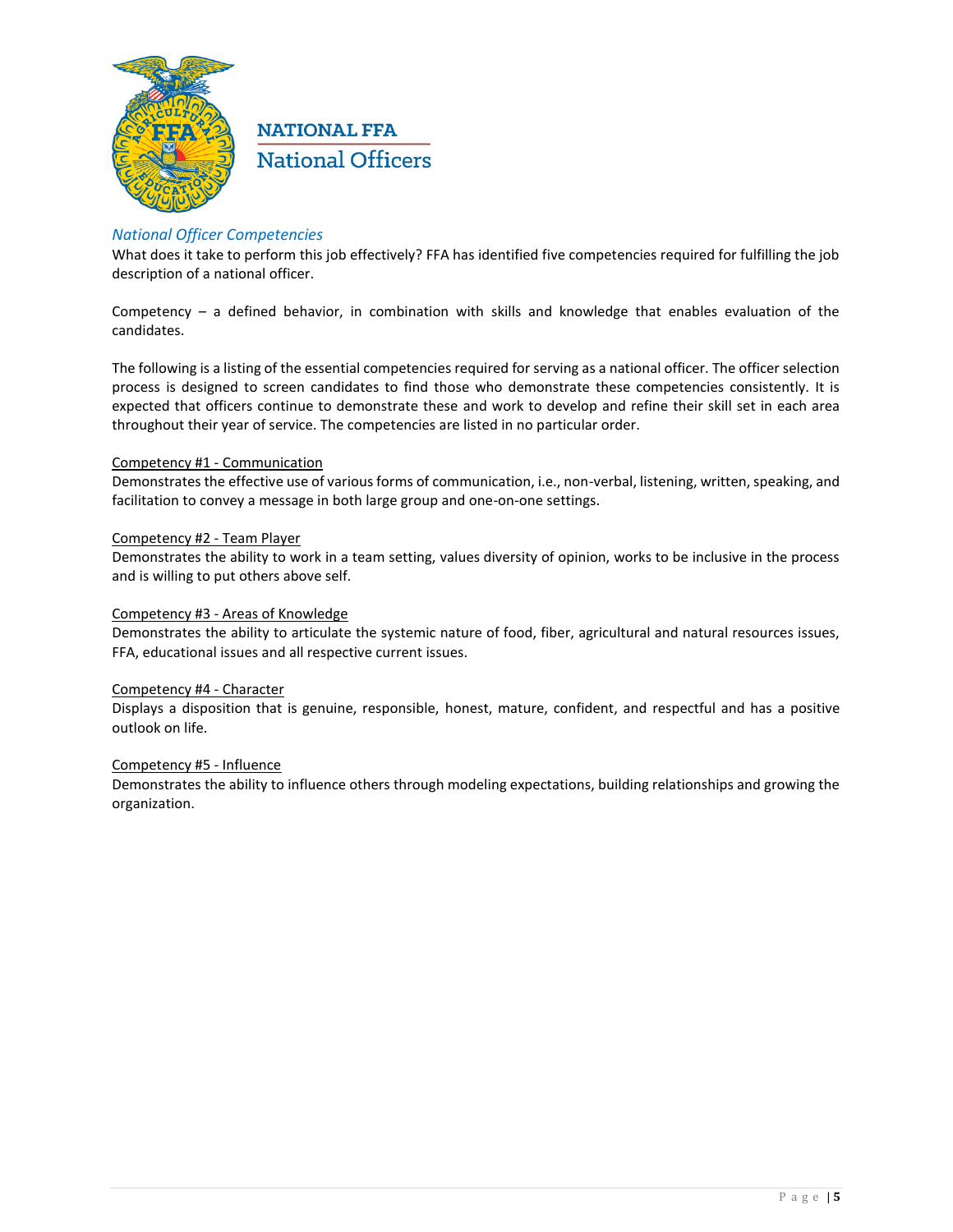

### *Policies and Procedures Guiding National Officer Responsibilities*

The following is excerpted from the Official Board Policies for the National FFA Organization and apply to your candidacy as a national officer and to your service in that capacity.

- 1. The practice of soliciting support for a candidate for national office is not permitted.
- 2. A state may recommend only one candidate for national office each year. The nomination shall be made by the designated state staff person.
- 3. Each national officer candidate shall be an active FFA member and eligible to retain active membership in the organization until the member completes the term of office.
- 4. No FFA member who has been employed by the National FFA Organization will be eligible to run for national office.
- 5. Nominating committee members shall be submitted to the FFA Governing Board for review.
- 6. The National FFA Organization will pay actual expenses for national officers on official travel, as assigned by the Program and Events division.
- 7. The National FFA Organization shall provide accident and health insurance for national officers during their term of office.
- 8. The National FFA Organization will provide scholarships to national officers in an amount to be set annually by the board of directors.
- 9. The parents of national officers shall be partially reimbursed for expenses to attend the national FFA convention in accordance with the budget established by the National FFA Organization.
- 10. The Board of National FFA Officers shall review and act on all items of business brought before the board of directors, with the board of directors serving as a counseling and review body without giving up its legal authority and responsibility. The national officers shall be given public recognition for joint decisions.
- 11. An immediate past national officer will serve as consultant to the board of directors for the January meeting of the board. The officer selected to serve will be recommended in cooperation with the national officer team and national FFA advisor following the National FFA Convention by Dec. 1. Funding will be provided by the National FFA Organization. (July 17, 1991)
- 12. National officers will not be scheduled for chapter activities in a chapter where a national officer has been the previous year. National officers will be scheduled for national activities and state conventions in December. All other state activities must be confirmed three months prior to the activity date, and all activities below the state level must be confirmed 60 days prior to the event. Exceptions may be approved by the chief executive officer. (July 1992)
- 13. The National Officer Business and Industry Tour shall be sponsored annually by the National FFA Organization for the primary purpose of informing agriculture, business, industry, government and the general public of the mission, strategies and activities of the total program of career and technical education in agriculture and FFA. The objectives of the tour shall be part of the annual Program of Activities.
- 14. In the event a national officer conducts themself in a manner inconsistent with the ideals, principles, or policies of the National FFA Organization, the Chief Executive Officer shall have the authority to remove the officer from office.
- 15. National officers will forego all alcohol, tobacco and illegal substances while involved in official or unofficial FFA activities from the day the officer is selected until they install a new national officer. (This is interpreted by the National FFA Board of Directors to mean 24 hours a day, seven days a week for the full period of service.) (July 17, 1991)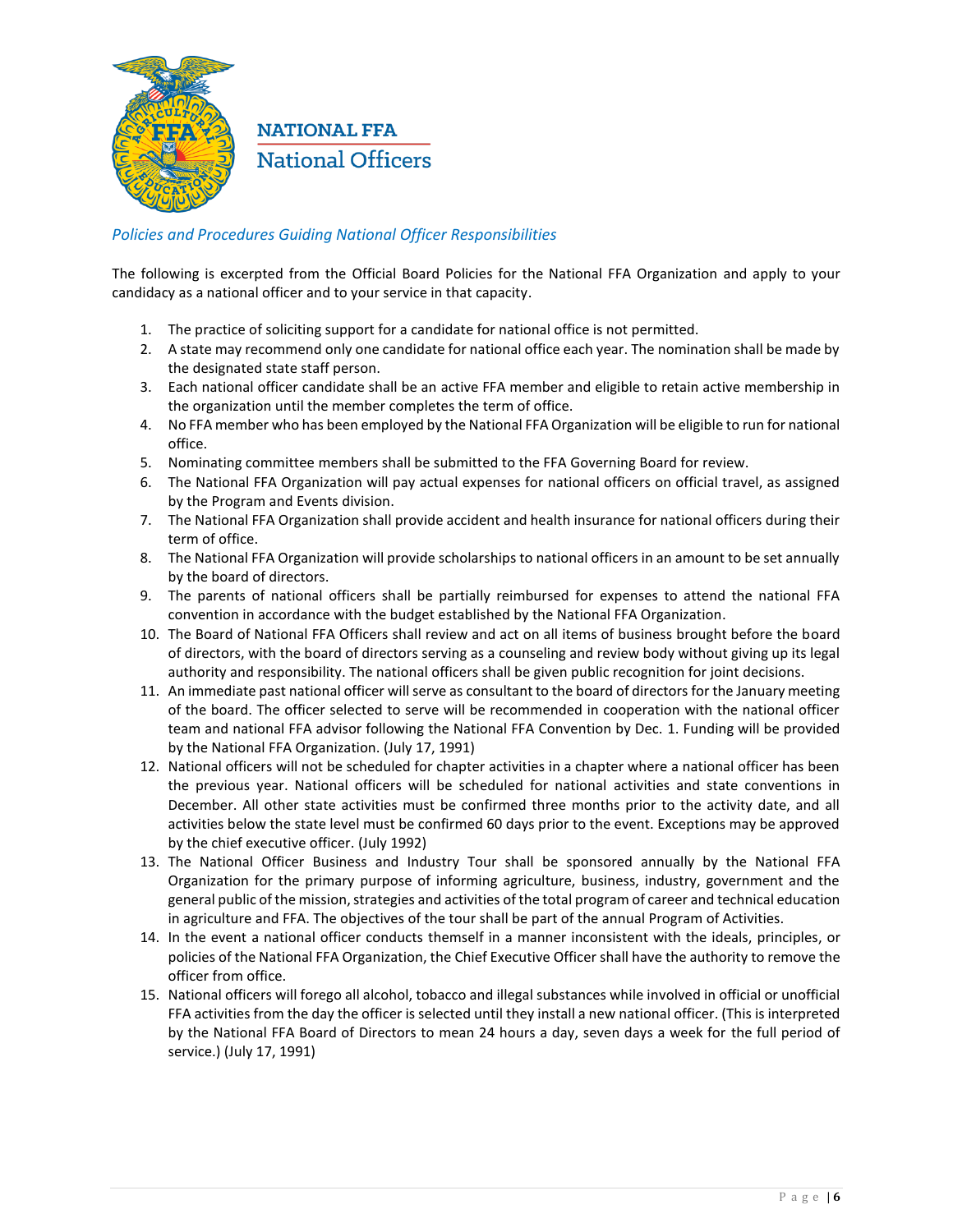

### *National Officer Commitment Form*

A commitment form is to be reviewed and signed by all candidates who apply for national FFA office. The national officer manager, with support from FFA staff, has responsibility for ensuring adherence to the expectations outlined on the form. This form is built into the application process.

Being elected to national FFA office means making a commitment to volunteer service that is unique to most student organizations. If elected, in addition to serving and representing more than 760,000 FFA members, you will represent the image and direction of the National FFA Organization to teachers, state staff, teacher educators, agriculture industry executives, government leaders, the media and the general public. You will also be a teammate to five other officers, and you will have the support of more than 100 National FFA staff members.

The following items are commitments required of all National FFA Officers.

- 1. Be dedicated and committed to FFA and the total program of education in agriculture/agribusiness.
- 2. Forego the possession or use of all alcohol, tobacco, and illegal substances at all times.
- 3. Hold myself to and adhere to the highest standards of integrity and honesty.
- 4. Avoid places or activities that in any way could raise questions as to my moral character or conduct.
- 5. Refrain from conduct that could harm the FFA or those associated with it.
- 6. Refrain from conduct that may be detrimental or embarrassing to my personal reputation or the reputation of the FFA.
- 7. Use wholesome and appropriate language in all speeches, presentations, and informal conversations.
- 8. Maintain proper dress and good grooming for all occasions.
- 9. Be willing to take and follow instructions as directed by those responsible for National FFA Officers and state and national FFA programs.
- 10. Maintain and protect my health.
- 11. Regularly, and on time, write all letters, thank-you notes, emails and other correspondence which are necessary and desirable.
- 12. Adhere to all policies in the National Officer Handbook, including but not limited to, the social media policy.
- 13. Treat all FFA members equally by not favoring one over another.
- 14. Be actively and enthusiastically supportive of National FFA policies and programs including, but not limited to, its diversity and inclusion initiatives.
- 15. Conduct myself in a manner that commands respect without any display of superiority.
- 16. Maintain dignity while being personable, concerned and interested in contacts with others.
- 17. Accept and seek out constructive criticism and evaluation of my total performance.
- 18. Through preparation and practice, develop into an effective public speaker and project a desirable image of FFA at all times.
- 19. Commit the entire year to national officer activities.
- 20. Travel while serving as National FFA Officer.
- 21. Consider my FFA National Officer activities to be my primary responsibility.
- 22. Strive to improve my ability to carry on meaningful and enjoyable conversations with individuals of all ages, backgrounds, and walks of life.
- 23. Periodically evaluate my personality and attitudes, while making every effort to improve.
- 24. Serve as a member of the team, always maintaining a cooperative attitude.
- 25. Work in harmony with fellow FFA officers, and not knowingly engage in conversations detrimental to other FFA members, officers, or adults associated with FFA.
- 26. Become knowledgeable of agriculture, of education in agriculture/agribusiness and of FFA.
- 27. Keep myself up to date on current events.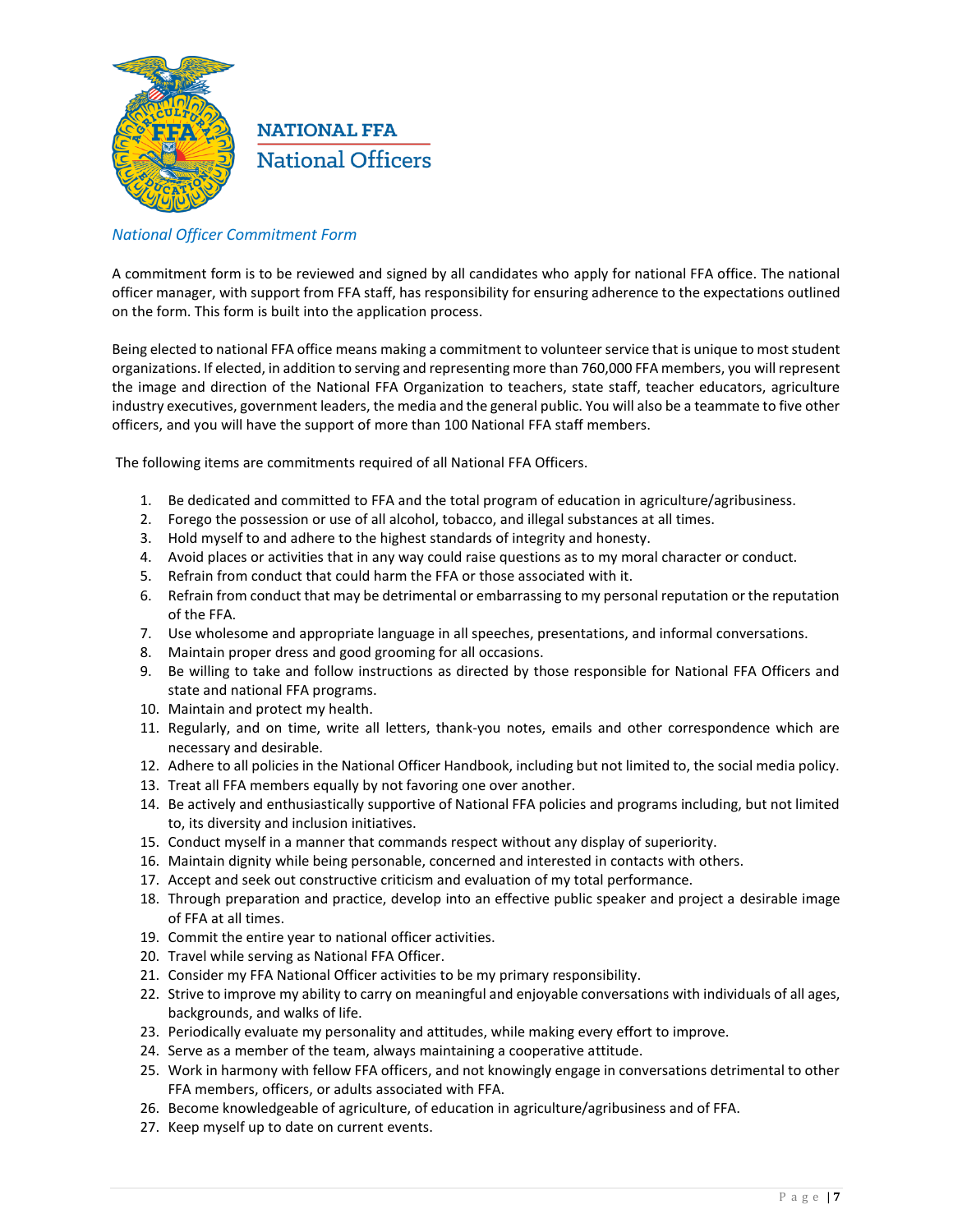

### *Social Media Policy*

The National FFA Organization acknowledges that social media and the Internet provide important and effective means of communication. As a national officer, you are always expected to demonstrate common sense and good judgment when using any form of social media (private, personal, and/or public accounts) and the Internet.

Examples including but not limited to sites, apps, and technologies covered by this policy are the following:

- Snapchat
- Instagram
- TikTok
- Twitter
- Facebook
- WhatsApp
- Pinterest
- Tumblr
- Houseparty
- Zoom
- LinkedIn
- Google+
- Reddit
- WeChat
- Wikis
- Text messaging
- Personal blogs and websites

As a national officer, in using social media and the Internet, the following guidelines should be observed:

- Maintain proper decorum, honesty, and respect for all others.
- Do not make derogatory comments about others.
- Do not make comments that reflect any bias or animus toward any group. Remember that among your personal commitments is your commitment to be actively and enthusiastically supportive of National FFA's diversity and inclusion initiatives.
- Do not make inaccurate, distasteful, threatening, or offensive comments.
- Do not make comments anonymously.
- Do not post confidential information regarding other national officers, members, or the National FFA Organization and those associated with it.
- Apply a "good judgment" test for everything that you post, including reposts and items you Favorited and/or Like. For example, if you are posting information about the FFA, has it been reviewed and approved in advance by the appropriate internal FFA staff member?
- Another "rule of thumb" is to ask yourself whether you would be comfortable with your post or comment appearing in your local newspaper and attributed to you personally.
- When in doubt as to whether you should post anything, it is best to err on the side of caution. Remember that everything that is posted on a website or social media channel will become a permanent electronic record. Social media sites make inaccurate claims regarding the privacy of posted material. You should assume that nothing will be confidential even if you attempt to delete posted material.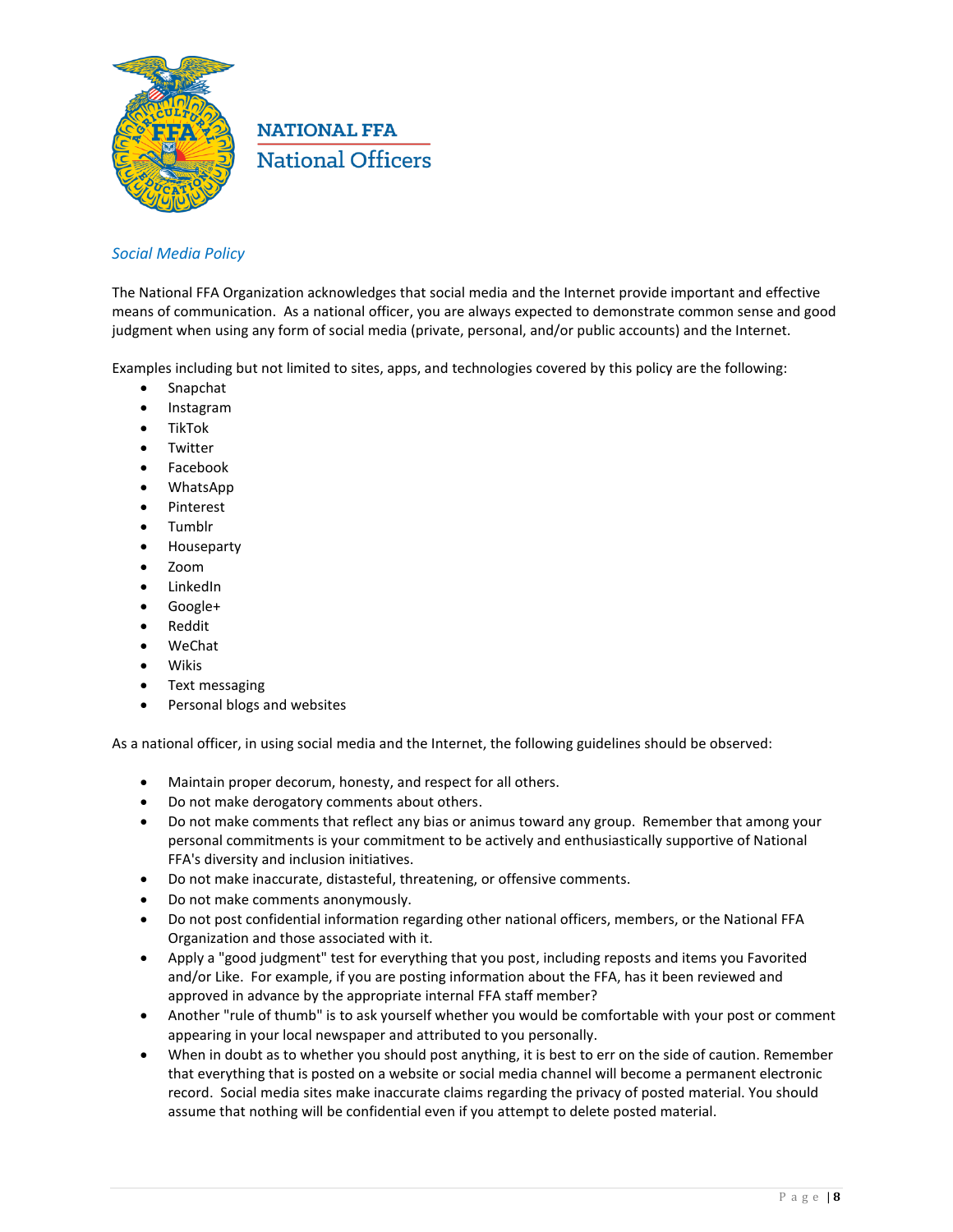

- Comments about political or public matters should adhere to the guidelines in this policy. If you make such comments, you should not identify yourself as a national FFA officer and you should be explicit that your views reflect your personal views and/or opinion. You may not make any comment that may create an inference that you are speaking on behalf of the National FFA Organization unless your comment has been reviewed and approved in advance by the appropriate internal FFA staff member.
- Be mindful of your personal commitments as a national FFA officer and adhere to them.
- Do not respond to media posts or make any comment to the media on behalf of National FFA Organization unless it has been reviewed and approved in advance by the appropriate internal FFA staff member.
- Any social media communication must follow standards of ethical behavior regarding the use of copyrighted material, including, without limitation, proper attribution for previously published content.

In the event the National FFA Organization determines that inappropriate content was posted by a national officer, you must delete that material if requested by the National FFA Organization.

## *Officer Experience At-A-Glance*

The following activities will consume the workload of the national officers' year of service. Adequate time will be provided for training, preparation, evaluation, self-improvement, relationships, rejuvenation, and team building.

| <b>Task</b>                          | Month(s)        | <b>Time</b> |
|--------------------------------------|-----------------|-------------|
| National Officer Orientation         | November        | 4 days      |
| <b>National Officer Training</b>     | December        | 3 weeks     |
| <b>Training Experience</b>           | January         | 10 days     |
| January Board of Directors Meeting   | January         | 4 days      |
| <b>International Experience</b>      | January         | 10 days     |
| <b>Business and Industry Visits</b>  | February-May    | On-going    |
| <b>FFA Week</b>                      | February        | 1 week      |
| Winter Work Week                     | March           | 1 week      |
| <b>State Conventions</b>             | March-July      | 4-6 weeks   |
| Camps, Conferences, Fairs & Events   | March-September | 3-5 weeks   |
| State Officer Summit (& Preparation) | July            | 14 days     |
| Convention Planning Week #1          | September       | 1 week      |
| Convention Planning Week #2          | September       | 1 week      |
| <b>Final Convention Prep</b>         | October         | 2 weeks     |
| <b>National FFA Convention</b>       | October         | 1 week      |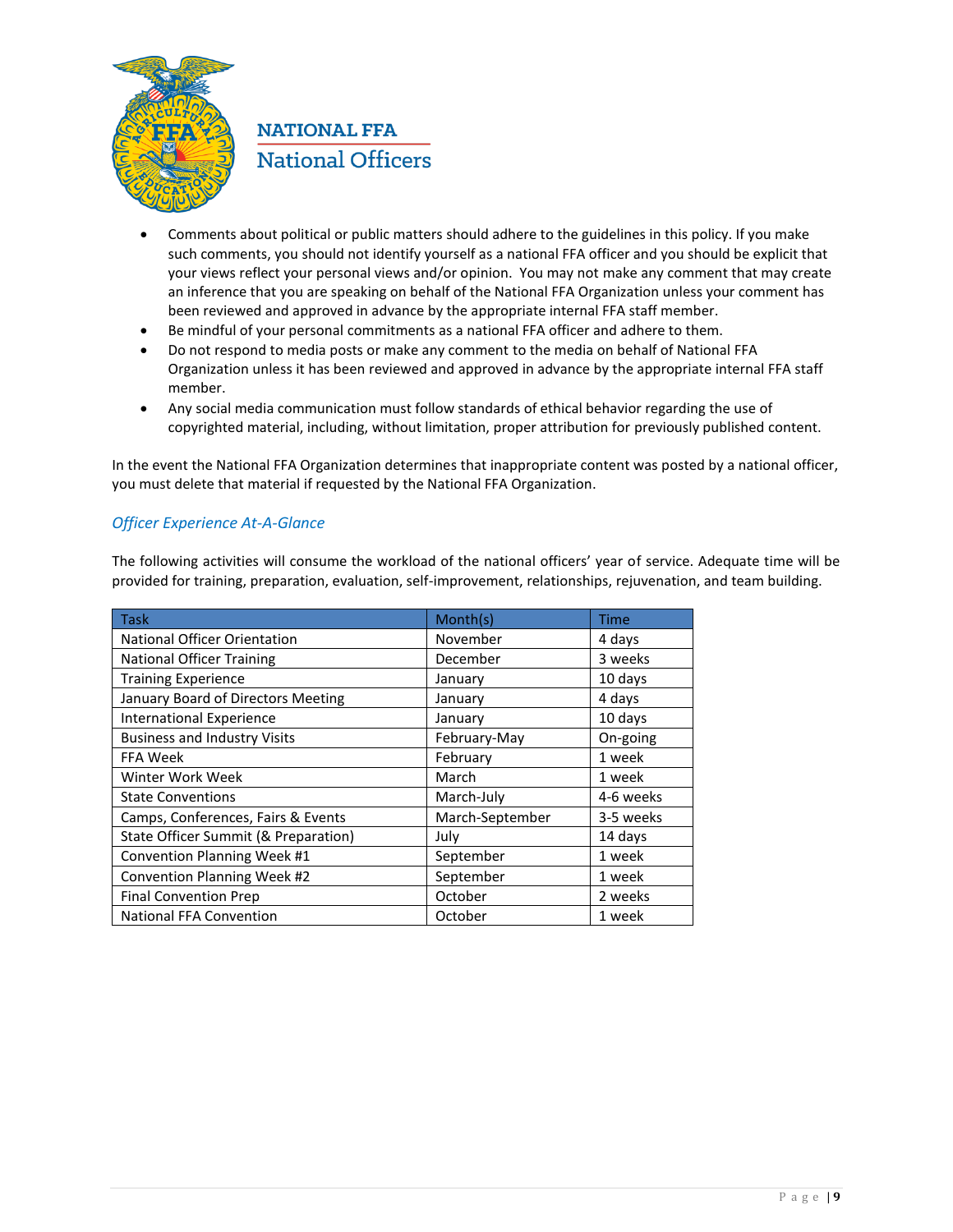

### *National FFA Officer Policies and Procedures*

The following procedures are set by the Program and Events division at the National FFA Organization each year. Changes may be made at the discretion of this division and the National FFA Organization staff.

### **Scheduling of National Officers**

The Program and Events division will have the primary responsibility for arranging and coordinating the schedule of activities for the National FFA Officers. In doing so, the Program and Events division will arrange an exciting year of activities. The overall objective of officer scheduling is to represent FFA at local, state, national and international activities. This will be done in a way that will inform, motivate and inspire FFA members, advisors, state staff, teacher educators, sponsors and others in government, business and industry to achieve the mission, strategies, values and core goals of FFA. In scheduling officers for events and activities, the Program and Events division shall observe the following prioritized list in determining what potential activities should take precedence in scheduling national officers' time:

- 1. Orientation, training, and experiences to prepare national officers for the demands of their year of service.
	- Provide adequate team time and preparation time to put on quality events
- 2. Official national FFA meetings, conferences, and state conventions.
	- National meetings including: FFA Board of Directors, Foundation Board of Trustees, State Officer Summit, National FFA Convention & Expo and other meetings mandated by the National FFA Board of Directors, Board of Trustees, or bylaws and constitution of the National FFA Organization.
	- Attend state FFA conventions—one national officer will be assigned to at least one day of each state convention annually as requested.
- 3. Public relations activities for FFA:
	- Attend national and international meetings that would be beneficial to the National FFA Organization (e.g., American Association of School Administrators, National School Board Association, National Association of Guidance Counselors, etc.).
	- Attend annual meetings and/or conventions of National FFA Foundation sponsors.
	- Participate in FFA Week.
- 4. Business and industry visits:
	- Visits scheduled specifically for this purpose.
	- When national officers are traveling to state conventions and/or other meetings, utilize travel proximity to schedule other business and industry visits as may be helpful to the organization.
- 5. Planned "down time/home time" adequately spaced throughout the year.
	- National officer manager will ensure down time is scheduled as event scheduling allows.
- 6. Planned "work time" adequately spaced throughout the year.
- 7. Schedule requests from states and chapters for chapter visits and state conferences. These would be assigned after all the above have been completed, on a first-come, first-served basis.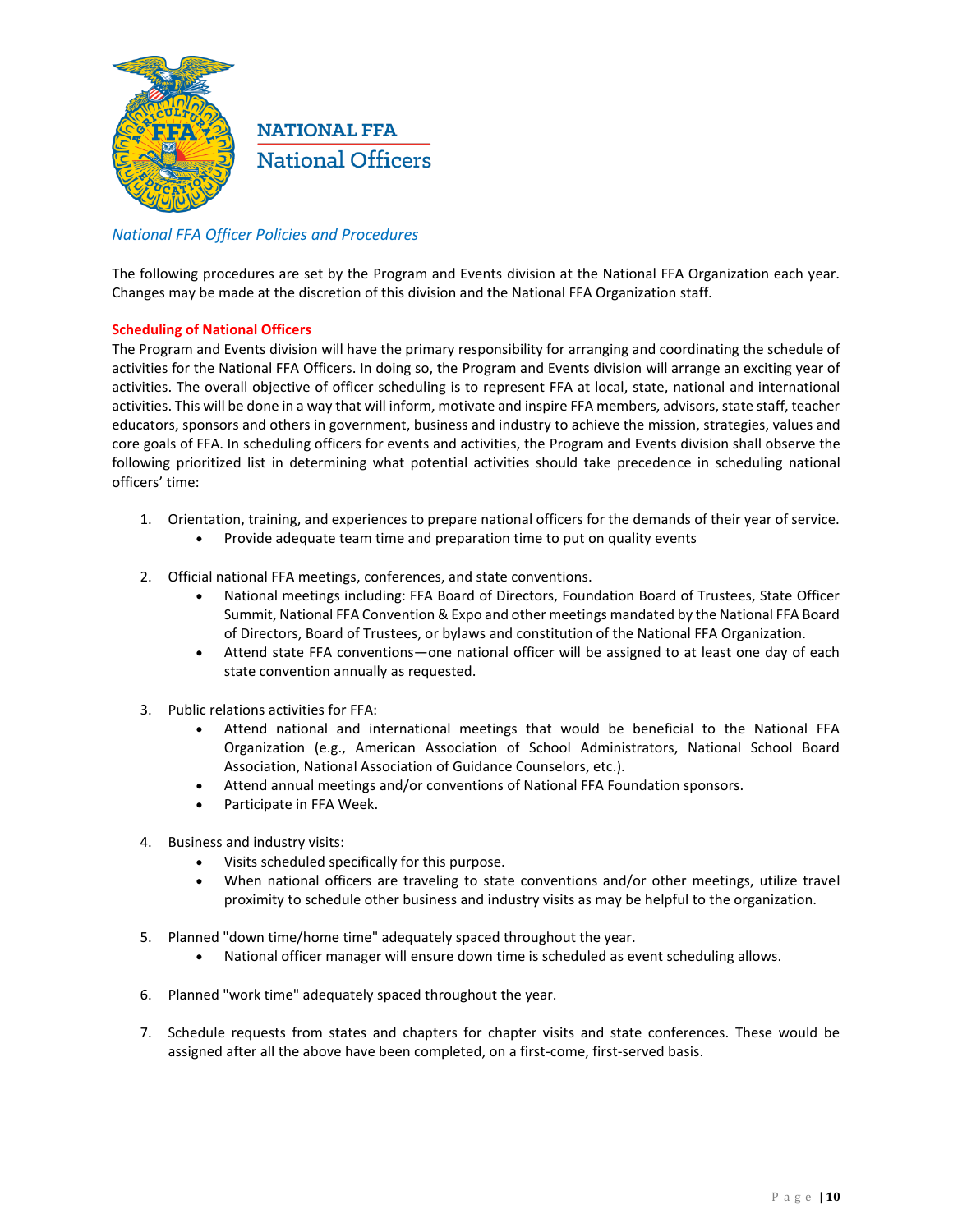

### **Officer Correspondence**

Trip reports on all chapter, regional and state activities are to be submitted via the appropriate channel within one week of the event close. National officers are to report on national noteworthy programs, activities, concerns, general comments, and information that will be helpful for the next team of national officers in preparing for the event.

The national officer manager will confirm or decline requests made by individuals, groups, businesses, chapters, and states for a national officer visit. Such assignment of officers and subsequent notification will take place prior to approving an event. The national officer manager will also request specific details from the personnel in charge of the event or activity per the official request form. These details will be shared with the national officer(s) assigned to the activity. From that point, all follow-up correspondence and communication regarding the event will become the responsibility of the national officer(s) assigned. Prompt reply to correspondence to both the national and state staff is a must.

Follow-up notes of congratulations and encouragement are a must. Officers should note names and addresses of FFA members, advisors, sponsors, and others with whom he/she wishes to follow up. Officers should be generous in this endeavor and send out notes frequently. A system should be maintained for keeping and remembering the names of those to whom correspondence is sent. The officers will check their FFA voicemail and email daily.

#### **Technology/Supplies**

FFA will make available to each officer the appropriate computer hardware (size and composition suitable for easy traveling), software and email accessibility to allow for electronic communication with each other and FFA staff. This system can be utilized by national officers and FFA staff as a quick and efficient means of getting messages to officers at times when tracking them down by telephone may be difficult.

Each national officer is provided an FFA-issued Microsoft Surface and smart phone with all expenses covered. The officer is responsible for any loss or damage to the Surface and/or phone. The FFA-issued Surface and phone must be returned at the end of their year.

These systems will also be used by national officers to communicate with FFA staff, particularly about executing the procedures outlined under Officer Correspondence.

#### **Health Insurance**

Each national officer may request full reimbursement for health insurance for a full 12 months (January – December). The amount of reimbursement will vary depending on the cost each officer must pay to retain health insurance benefits for the year as a non-student. Each officer will provide the national officer manager with a copy of the invoice for payment for the insurance by Dec. 31, after election. The amount on the invoice will be automatically deposited for the officer monthly. The last deposit will be made in December following retirement from office.

#### **Travel Expenses**

A national officer will find that many requests will be made of them to travel and participate in activities. It is important that the officer understand the difference between various types of travel.

FUNDED BY NATIONAL FFA is travel authorized by the National FFA Organization and generally includes participation in FFA activities on a state, regional or national level. This travel is assigned, thus funded by the National FFA Organization. The National FFA Organization will also pay for a national officer to stay in a location between events when the layover time is 48 hours or less. The National FFA Organization does not fund the time officers spend at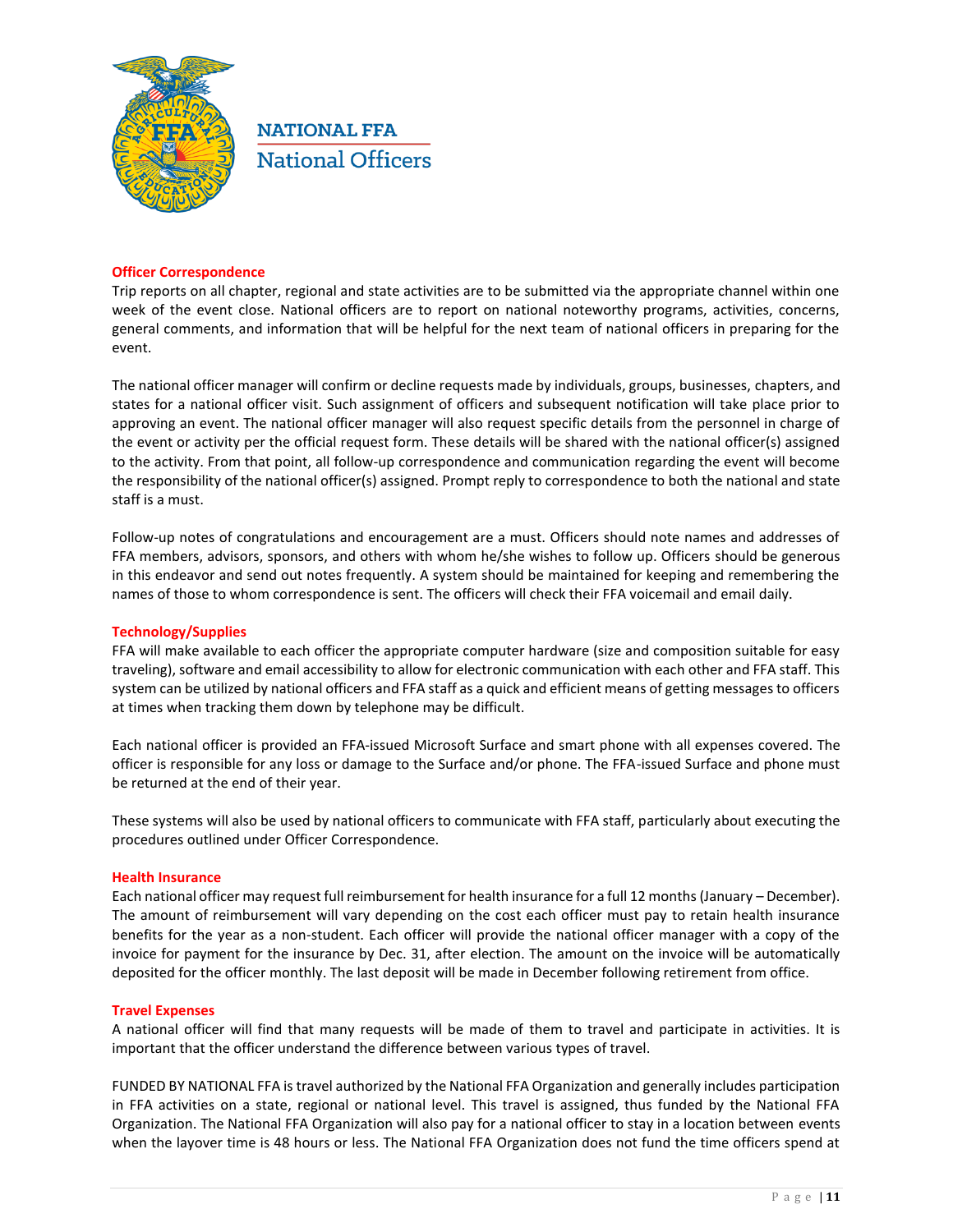

home or at a location away from home when the layover time is greater than 48 hours (for example, to see friends or sightsee).

FUNDED BY OTHER THAN NATIONAL FFA is travel assigned or approved by the National FFA Organization. This travel, most likely in-state, generally includes state activities, leadership conferences, and banquets below the state level, field days, contests, fairs, school visits or camps. These are events usually requested by state staff or chapter advisors other than state conventions.

When a national officer has official travel, but expenses are not to be paid by the National FFA Organization, it is important to have a complete understanding between the party paying the expenses and national FFA staff. The suggested procedure is to have the third-party cover as many expenses as possible on site. For those expenses, the third-party does not cover on site, national FFA staff will invoice the other entity for its share (after the officer reports the expense on an expense report). The officer should not be responsible for collecting these funds.

### **5/3 MasterCard**

The National FFA Organization (FFA) will issue each officer a credit card in their name to pay for incurred business expenses throughout the year including travel, lodging, meals, supplies and personal living expenses as outlined below.

- A credit limit of \$5,000 each is established for this card.
- The officer will be responsible for reconciling all purchases on the monthly statement by submitting a report with all receipts by the 25th of each month.
- FFA will cancel the credit card immediately following the National FFA Convention & Expo when the officer retires.

The following are items to be charged to the FFA issued credit card:

- **Meals -** No more than \$40 per day may be claimed for meals. Tips left for servers are to be included in the amount claimed for meals and should not exceed 20%. This also includes any snacks.
- **Lodging -** Most overnight accommodations will be provided by the hosting party. On occasion officers will need to book a hotel room independently. Officers can book hotel rooms through applicable and reputable travel websites or via Concur. Good judgement should be used when choosing a hotel. The hotel should be something safe but not costly.
- **Car transportation -** Rental cars, gas for rental cars, Uber rides and taxi/Metro expenses should be paid for with the FFA credit card. If an officer uses their personal vehicle, mileage can be expensed. Information regarding that process is detailed below.

### **Personal Living Expenses**

Each national officer is allotted \$6,000/year as a personal living allowance. This living allowance will be issued monthly at the amount of \$500 to the debt or bank account of their choice. It is expected that officers will use good judgment and thrift when spending FFA funds.

Examples of items that should be purchased with the living expenses allowance include:

- Toiletries
- Personal Care Haircuts, makeup, manicures, etc.
- Motivational/educational books
- Entertainment activities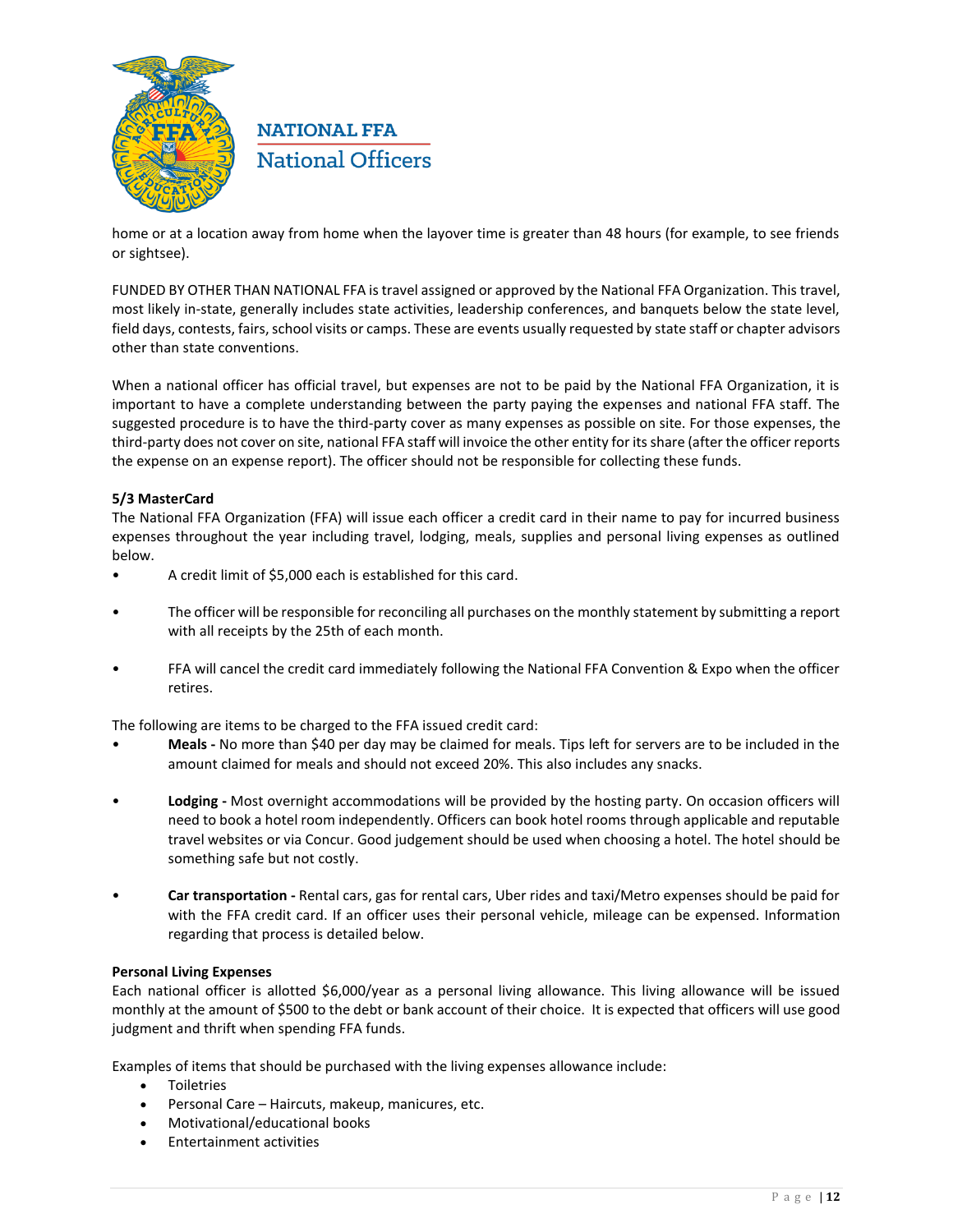

- Clothing, shoes
- Personal items that relate to service as a national officer

### **Expense reimbursement by the National FFA Organization**

- The credit card issued by FFA is to be used for all business-related activities and the national officer should only use a personal credit card or cash as payment when the FFA-issued credit card is not accepted. If a purchase is made with payment other than the FFA credit card, the officer can receive compensation by completing an expense reimbursement report.
- The reports must be submitted by the 25th of each month and should include expenses for that month, as well as be accurate and complete. FFA staff will review all expense reports, discuss items of concern with the individual officer and make adjustments if necessary. If the report must be substantially re-done, it will be returned to the officer to be done correctly and re-submitted.
- Receipts must be attached to each report to substantiate all expenditures. When applicable, a receipt must accompany every expense that is recorded on the report except for mileage. If a receipt does not accompany the expense, the expense may not be reimbursed.
- Mileage will be reimbursed at \$0.575 per mile (or the current federal mileage rate). This includes official use of an officer's privately owned automobile to travel to and from the airport or to drive to official events within driving distance of the officer's home.

### **Airline Travel Procedures**

Officers will book all airline tickets through the National FFA Organization's online travel system. Email confirmations of ticket itinerary will be sent to the officer and the national officer manager. All tickets for air travel must be secured at least 21 days prior to the travel (except when extenuating circumstances make this impossible). The officer must book the lowest fare ticket available within the officer's time restraints for travel.

All airline tickets obtained for national officer travel will be direct billed to the National FFA Organization. National officers will not directly purchase their own tickets for official travel except in extreme emergencies.

National officers will not fly in non-commercial planes while on official business unless approval is granted by IMT and/or the board.

All six national officers may not travel together on one plane without IMT and/or board approval. The National President and the 1st Vice President should not travel together in one plane when possible.

Air miles accumulated under "frequent flyer" or similar programs that are accumulated as a result of national FFA officer travel may be credited to the account of the officer and may be used at their discretion as long as the reward travel does not interfere with official travel.

### **National FFA Convention and Expo**

- 1. Each national officer will provide a list of individuals, a maximum of 12 for complimentary registration to the national FFA convention and expo. This list must be submitted to the national officer manager in August.
- 2. Dependent on the convention arena budget, each national officer family will receive a stipend to help defray expenses to the national convention and expo. This money may be applied to the cost of hotel rooms at convention, flights, meals, etc. Receipts must be turned in with an expense report to the national officer manager for accounting purposes.